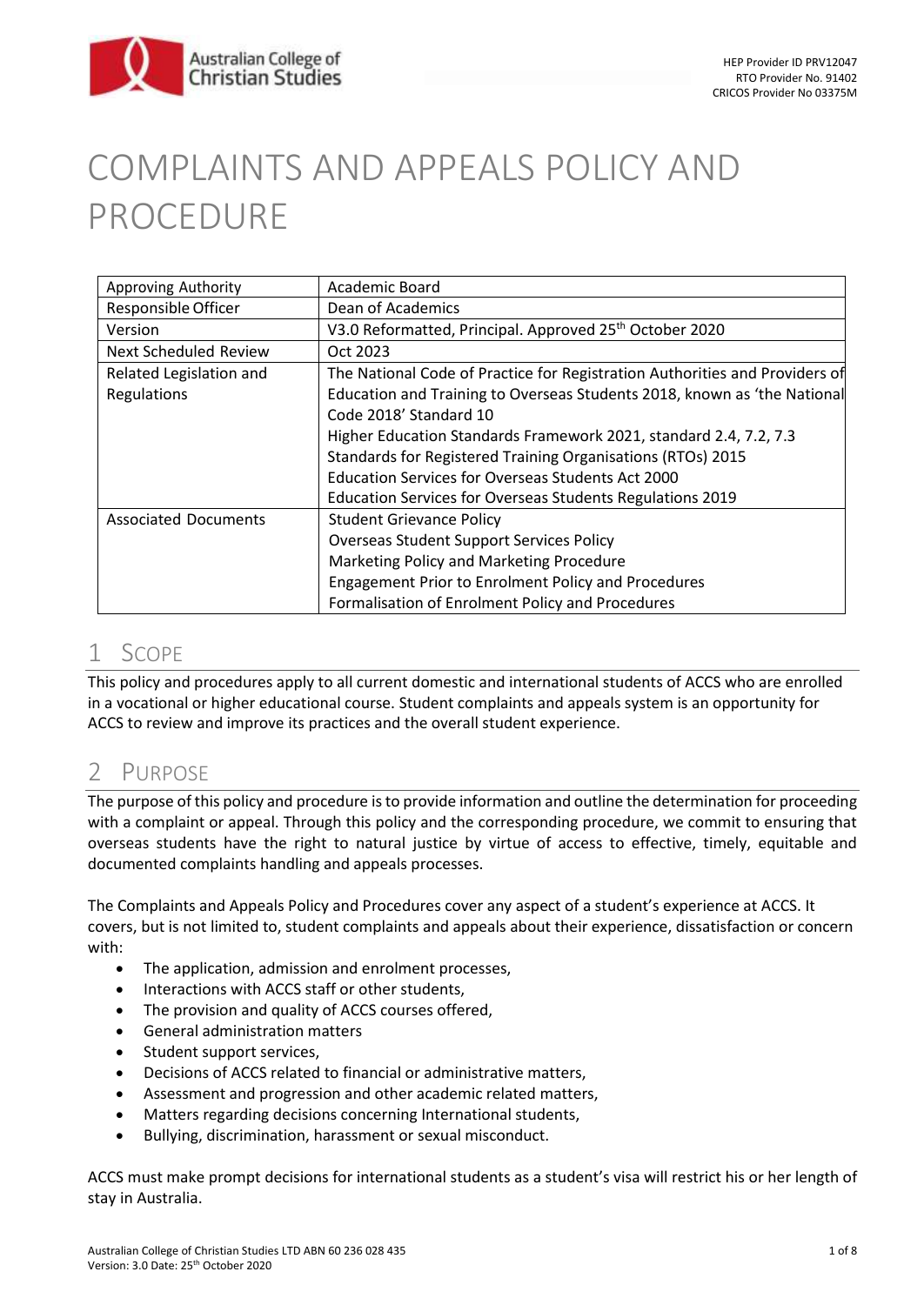

This policy and procedure has been developed to satisfy the requirements of The National Code of Practice for Registration Authorities and Providers of Education and Training to Overseas Students 2018, known as 'the National Code 2018' Standard 10.

### 3 DEFINITIONS

**Appeal** When a student is dissatisfied with a decision made by ACCS, that student has the right to contest it by means of an appeal. The appeal is a process whereby the decision is reviewed and re-evaluated with any evidence or argument that the student wishes to include for consideration. The appeal may have one of two outcomes:

**Appeal upheld** meaning the decision is overturned.

**Appeal rejected** or **not upheld**, meaning the original decision stands.

**Assessment** The process of collecting evidence and making judgements on whether learning outcomes have been achieved, to confirm that an individual can perform to the standard required

**Complaint** A formal complaint takes place if an issue cannot be resolved informally (for example, the affected parties discussing the matter, the RTO or HEP, staff, students or third parties), and is written down for official processing.

**Complainant** A student or potential student lodging the complaint.

**External Complaints Handling** Means a complaint or appeal will be reviewed by an independent external reviewer.

**Internal Complaint or Appeal** Means a complaint or appeal made by an employee or staff member of ACCS.

**SSO** An acronym for Student Support Officer(s), members of staff providing support for the needs and wellbeing of all overseas students.

### 4 POLICY/PROCEDURE STATEMENT

As part of our commitment to providing a fair and equitable student experience, the following complaints handling and appeals system has been developed and is freely and readily accessible and clearly explained to all students and prospective students on our official website, the student handbook and at student orientation. This policy covers all forms of student complaints and appeals in relation to the operations of the College that may include, but are not limited to, assessment the quality of the teaching, administration, student support and services, bullying, harassment, discrimination and any other areas of perceived inappropriate, unfair or discriminatory treatment, action or decision.

- 1. ACCS acknowledges that students have the right to make complaints where they see fit.
	- Higher Education Students will be informed that they can access information about complaints from <https://www.teqsa.gov.au/complaints-domestic-students> and <https://www.teqsa.gov.au/complaints-international-students>
	- VET students will be informed that they can access information about complaints from <https://www.asqa.gov.au/complaints>
- 2. ACCS acknowledges that students have the right to appeal decisions of ACCS if they are dissatisfied with,
	- a decision arising from the formal complaint resolution process
	- a decision in relation to academic matters including:
		- $\circ$  assessment for an individual item or of a unit or a review of that assessment,
		- o penalty for academic misconduct,
		- o outcome of an application for recognition of prior learning,
		- $\circ$  decision to suspend or cancel the enrolment of a domestic student due to unsatisfactory academic progression.
	- a decision in relation to of an international student with:
		- deferrals, suspensions and cancellations of enrolment,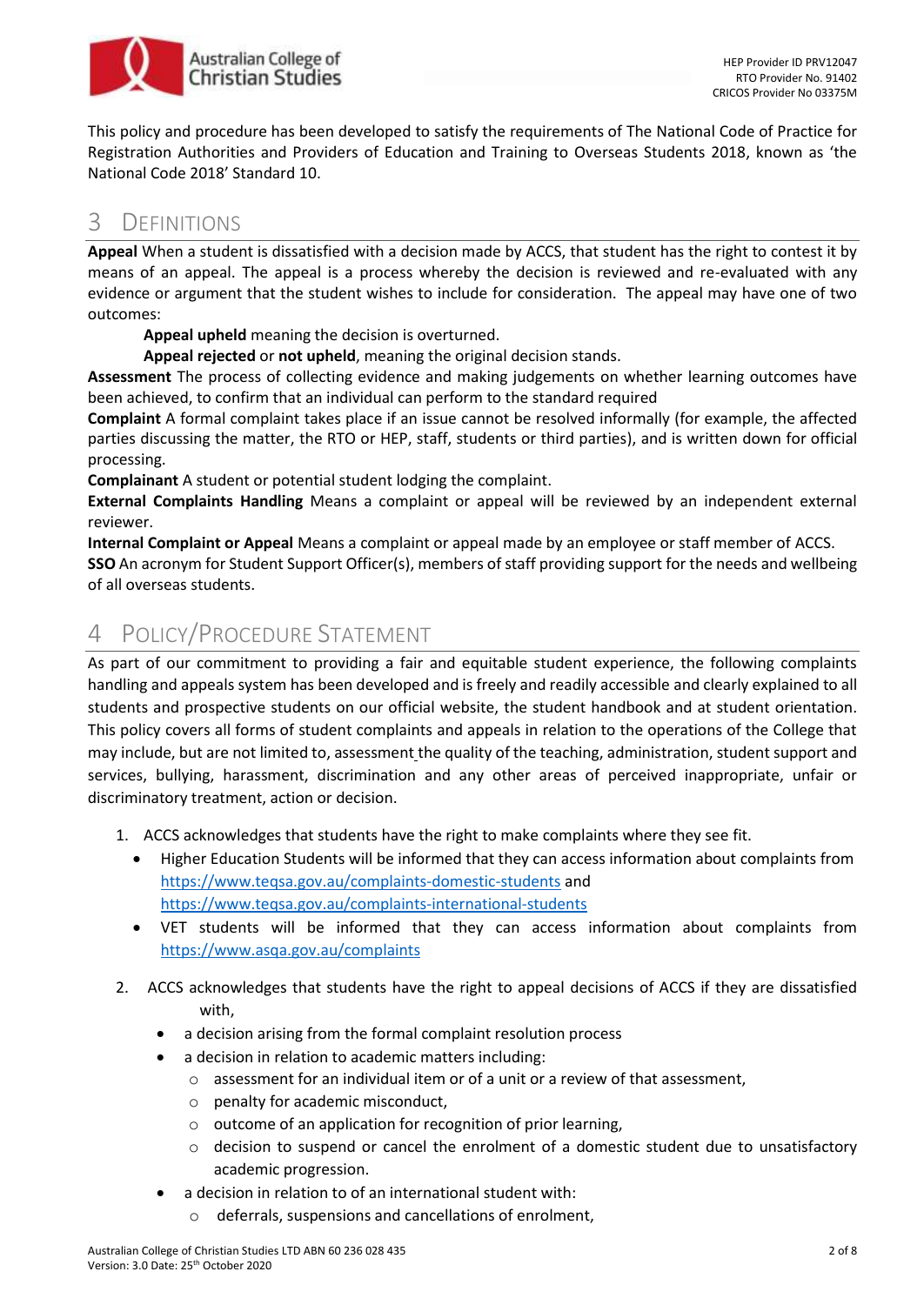

- o transfers to other Institutions,
- $\circ$  notices of intention to report the international student's enrolment due to unsatisfactory academic progression.
	- i. ACCS has provision for students to appeal against decisions, including those made by the RTO or HEP, staff members, other students or by a third party partner and will respond to any complaint or appeal made against any of these parties.
	- ii. ACCS ensures that students have access to a fair and equitable process for lodging a complaint or appeal.
	- iii. In doing so, ACCS:
		- has written processes in place for collecting and dealing with complaints and appeals in a constructive and timely manner;
		- ensures that these procedures are communicated to all staff, third party partners and students;
		- ensures that each complaint or appeal and its outcome are recorded in writing;
		- ensures that each complaint or appeal is heard by an independent person or panel;
		- ensures that each complainant/appellant has the opportunity to formally present their case free of cost;
		- ensures that each complainant/appellant is given a written statement of the appeal outcomes, including reasons for the decision;
		- retains written record and statement of the outcome of the appeal or complaint;
		- takes appropriate action upon the subject of any appeal or complaint that is found to be substantiated; and
		- utilises outcomes of appeals and complaints to review current practices which may potentially lead to continuous improvement.
- 3. All appeals against an assessment decision must be lodged within 7 calendar days of the date of the assessment result notification to the student.
- 4. Should an appeal relate to the Institute's intention to a suspend or cancel the enrolment of an international student, the student must lodge an appeal within 20 working days of receiving the notification of intention from ACCS.
- 5. All appeals and complaints are acknowledged in writing and finalised as soon as practicable.
- 6. All appeals and complaints will be handled 'In-Confidence' and will not affect or bias the progress of the participant in any current of future training.

#### **COMPLAINTS PROCESS**

1 INFORMAL PROCESS

Any student with a question or concern may raise the matter with the relevant staff of the College.

Student services staff members are the first point of call for students who may want to make a complaint or lodge an appeal or simply wish to discuss their options on any matters of concern.

A student making a complaint must clearly identify the issue, provide all available information in support of their case and cooperate with the investigation of the complaint. In the process both the student and staff will be treated with courtesy and respect. The College will initially attempt an informal resolution based on principles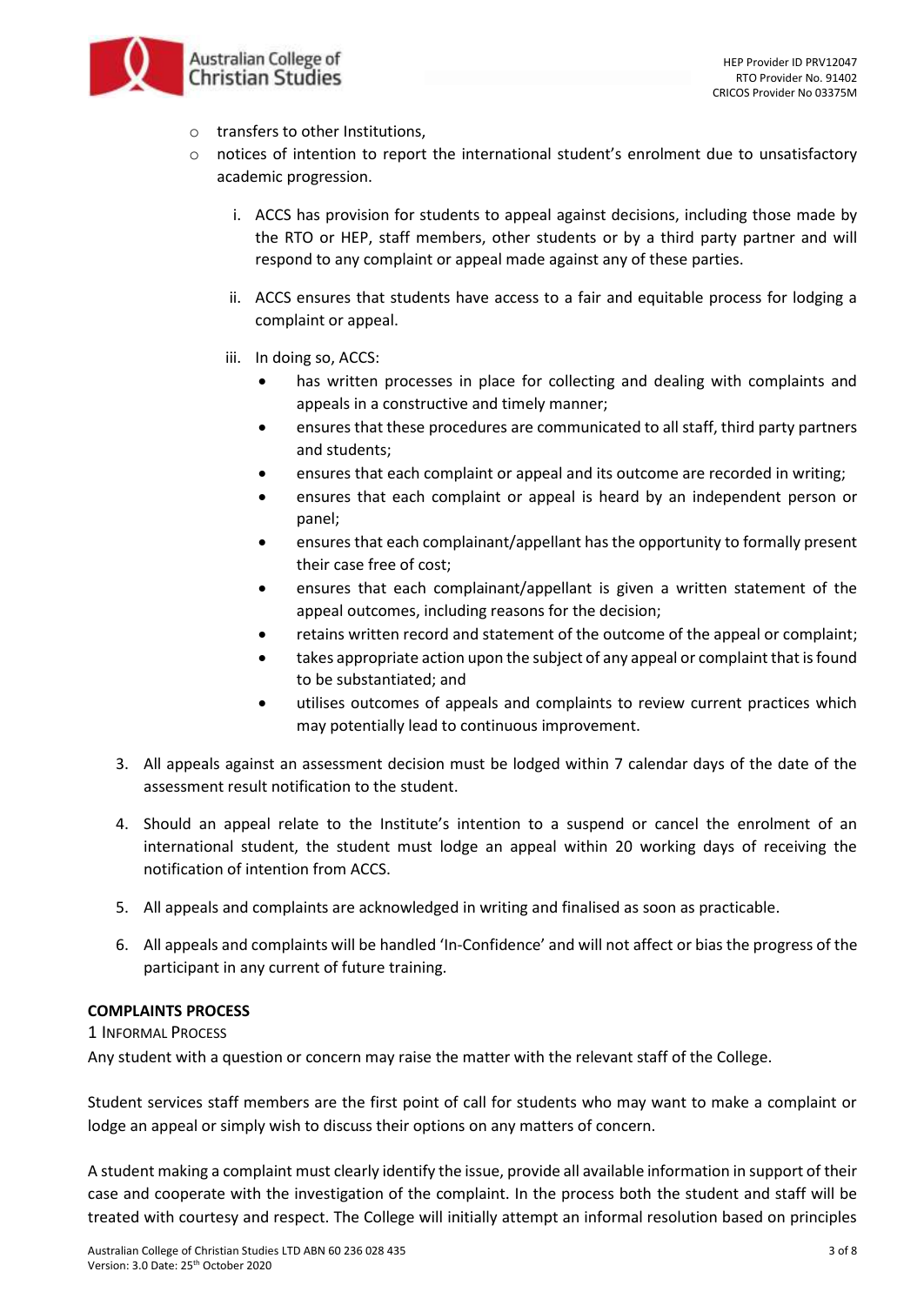# Australian College of **Christian Studies**

of mediation and negotiation. To ensure all issues are addressed by the appropriate person, with student consent, student services may raise the issue with the relevant staff members and attempt a resolution. Questions or complaint dealt with in this way do not become part of the formal complaint process and will not be documented, recorded or reported on unless the College staff member involved determines that the issue question or complaint was relevant to the wider operation of the College as it identifies potential areas of risk or improvement.

#### 2 FORMAL PROCESS

Students who are not satisfied with the outcome of the informal process, or, who want to register a formal complaint must commence the formal process. To do this the complainant must complete a Complaint Form (available from Student Services or in the Student page on Moodle). The following information needs to be provided in writing:

- a) outline the details of the complaint;
- b) supporting information that the complainant wishes to have considered;
- c) an explanation of the steps already taken to try to resolve the complaint informally;
- d) why the responses received are not considered satisfactory if applicable and
- e) what the complainant thinks needs to be done to address his/her concerns
- The Principal will commence the process of considering the complaint and will acknowledge receipt of the complaint in writing to the complainant.
- The Principal will ensure all steps are taken to resolve the complaint as soon as is practical, with the assessment of all complaints and appeals commencing within 10 working days of lodgement.
- Complaints wherever possible are to be resolved within 15 working days of the initial application.

International Students who have lodged a complaint must remain enrolled at ACCS. To maintain the international student's enrolment means the ACCS does not notify DET of any change to the student's enrolment status through the Provider Registration and International Student Management System (PRISMS).

ACCS must maintain the student's enrolment throughout the internal complaints process for all types of complaints.

#### 3 COMPLAINT OUTCOMES - SUCCESSFUL

Should the decision of the internal complaints handling process, or any external process be in favour of the student, that decision shall be implemented immediately. Any resulting recommendation and/or preventive or corrective action required by the decision shall also be taken as soon as practicable. All decisions and changes/actions will be recorded and the student will be notified in writing of the action taken.

#### 4 COMPLAINT OUTCOMES - UNSUCCESSFUL

If the complainant is not satisfied with the outcome of their complaint, they have the option to lodge an internal appeal.

#### **APPEALS PROCESS**

1 INTERNAL APPEAL

ACCS manages appeals in three distinct categories.

- Appeals due to dissatisfaction with a decision arising from the formal complaint resolution process
- Appeals due to dissatisfaction with a decision in relation to academic matters including:
	- Assessment for an individual item or of a unit or a review of that assessment,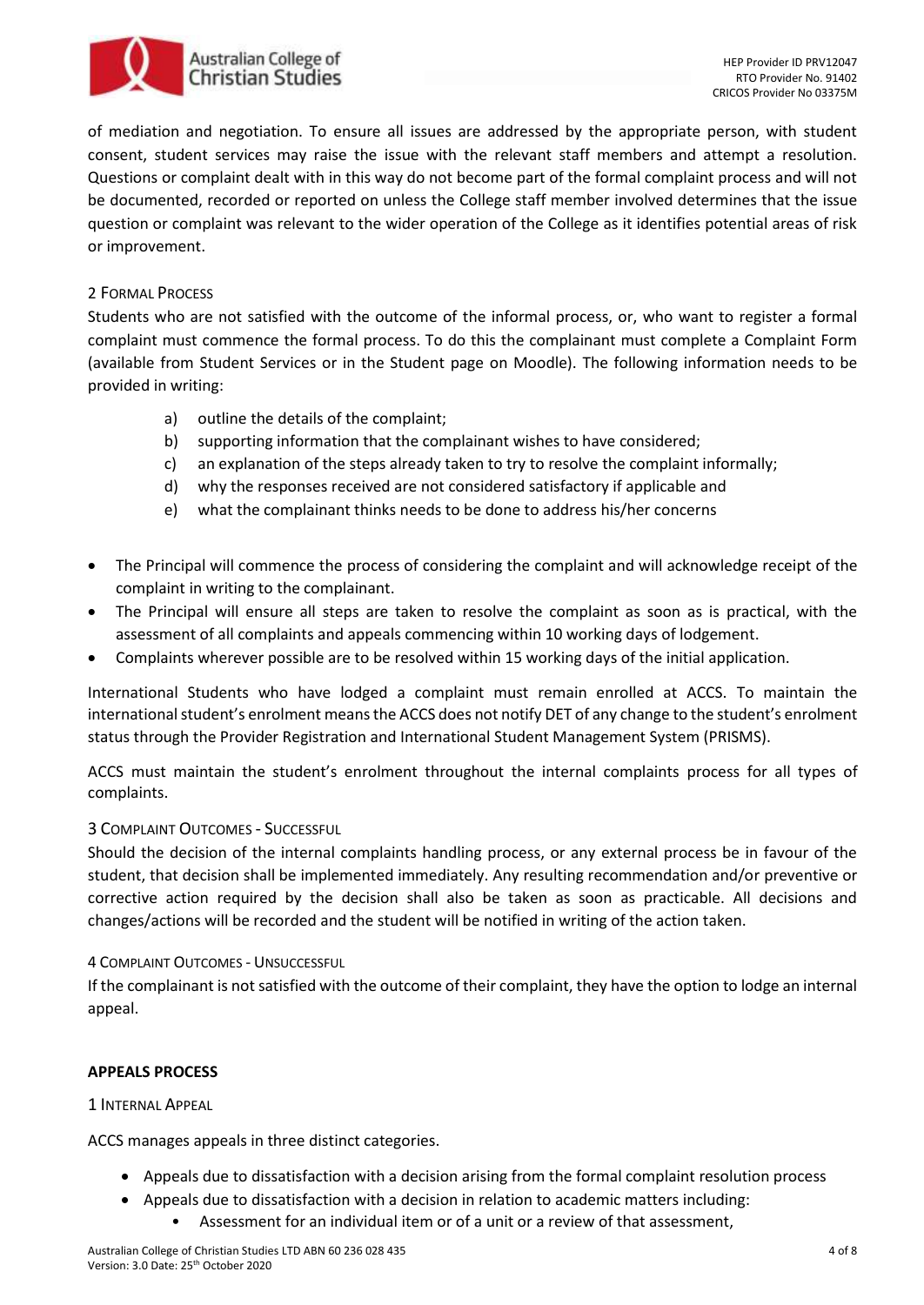

- Penalty for academic misconduct,
- Outcome of an application for recognition of prior learning,
- Decision to suspend or cancel the enrolment of a domestic student due to unsatisfactory academic progression.
- Appeals due to dissatisfaction of an international student with a decision in relation to
	- deferrals, suspensions and cancellations of enrolment,
	- transfers to other Institutions,
	- notices of intention to report the international student's enrolment due to unsatisfactory academic progression.

#### 2 LODGING AN APPEAL

#### **Grounds for Appeal**

A formal appeal can be made for one or more of the following reasons:

- The student believes that the decision contravenes a relevant published rule or policy,
- The student can provide new evidence that potentially could change the outcome,
- The student believes the procedure was unfair.

A student must submit the appeal in writing, using the Application to Lodge an Appeal Form addressed to the Principal within ten (10) business days of the notification of the outcome of the a formal resolution process or decision of the College and must include justification for the appeal.

This means the student will need to:

- Explain what rule or policy was not adhered to with specific references,
- Explain why the decision, condition or penalty imposed was inappropriate,
- Describe and/or provide the new evidence and/or,
- Write about how they think the procedure was unfair
- Detail the outcome sought.

#### **Appeals of decisions in relation to decisions on assessment grades**

In addition, the grounds for appeals of in relation to decisions on assessment grades, can also include:

- an error has occurred in the calculation of the grade, or/and
- the assessment did not comply with criteria published in the course guide or other course/unit assessment information, or/and
- the assessment process did not comply with the College's policies on assessment.

#### **Appeals of decisions in relation to unsatisfactory academic progress of international students**

Under the ESOS Act 2000 and its associated National Code, ACCS must report international students for failing to make satisfactory academic progress. In this regard ACCS must issue students with a formal notification of intent to report. Students may then within 20 business days lodge a formal appeal against the College's decision. The grounds for the appeal are not restricted but should demonstrate why the student should not be reported. For example, if the student produces documentary evidence demonstrating that compassionate or compelling circumstances apply.

#### 3 APPEAL OUTCOMES

An investigation into an Appeal may result in one of the following outcomes:

- a) Appeal is upheld
- b) Appeal is rejected/ not upheld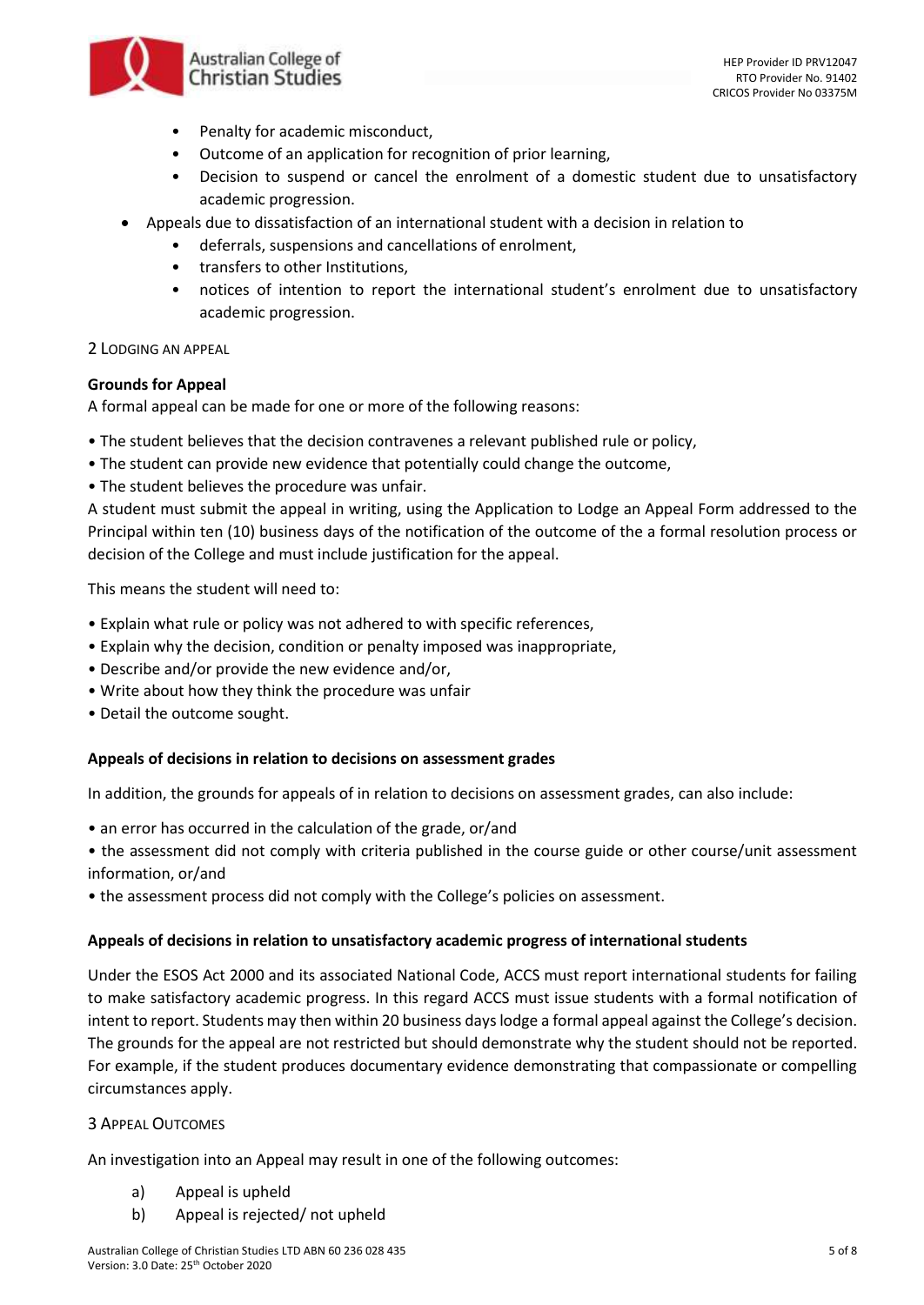

#### 4 ACTIONING APPEAL OUTCOMES

Where the internal appeal is upheld, ACCS will implement the required corrective action within 28 days and advise the student in writing of the outcome.

W here any internal appeal of a domestic student is rejected/not upheld they will be advised that they contact the National Training Complaints Hotline on 13 38 73 or Higher Education complaints to <https://www.teqsa.gov.au/complaints-domestic-students>

If any internal appeal of an international student is rejected/not upheld, the student must be advised about their rights as an overseas student to access an external complaint handling and appeals process at minimal or no cost. They may wish to contact the International Overseas Student Ombudsman as an independent reference. Contact details: (10.3)

*Mail: Commonwealth Ombudsman, GPO Box 442, Canberra ACT 2601 Phone: 1300 362 072 Online:<https://forms.business.gov.au/smartforms/servlet/SmartForm.html?formCode=oco-complaint-form>*

If the student decides to go to external resolution, then they must write to the principal to advise of their decision no later than ten (10) business days after the notification of the outcome of their appeal For international students ACCS must wait for the outcome of the external process if the appeal relates to unsatisfactory progress has serious consequences for the student's visa - ACCS only needs to await the outcome of the internal appeals process (supporting ACCS) before notifying DET through PRISMS for any other type of appeal

Further information for international students can be obtained from the Administrative Appeals Tribunal (AAP) can be found at [https://www.aat.gov.au/fact-sheets/migration-and-refugee-review-fact-sheets/student-visa](https://www.aat.gov.au/fact-sheets/migration-and-refugee-review-fact-sheets/student-visa-refusals-genuine-stay)[refusals-genuine-stay](https://www.aat.gov.au/fact-sheets/migration-and-refugee-review-fact-sheets/student-visa-refusals-genuine-stay)

#### 5 ACCESS AND EQUITY

The ACCS Access and Equity Policy applies. (See Access and Equity Policy)

#### 6 RECORDS MANAGEMENT

Records of all appeals and their outcomes are maintained securely.

Records of appeals will include:

- How the appeal was dealt with;
- The outcome of the appeal;
- The timeframes for resolution of the appeal;
- The potential causes of the appeal; and
- The steps taken to resolve the appeal.

All documentation for Refund processes are maintained in accordance with Records Management Policy. (See Records Management Policy).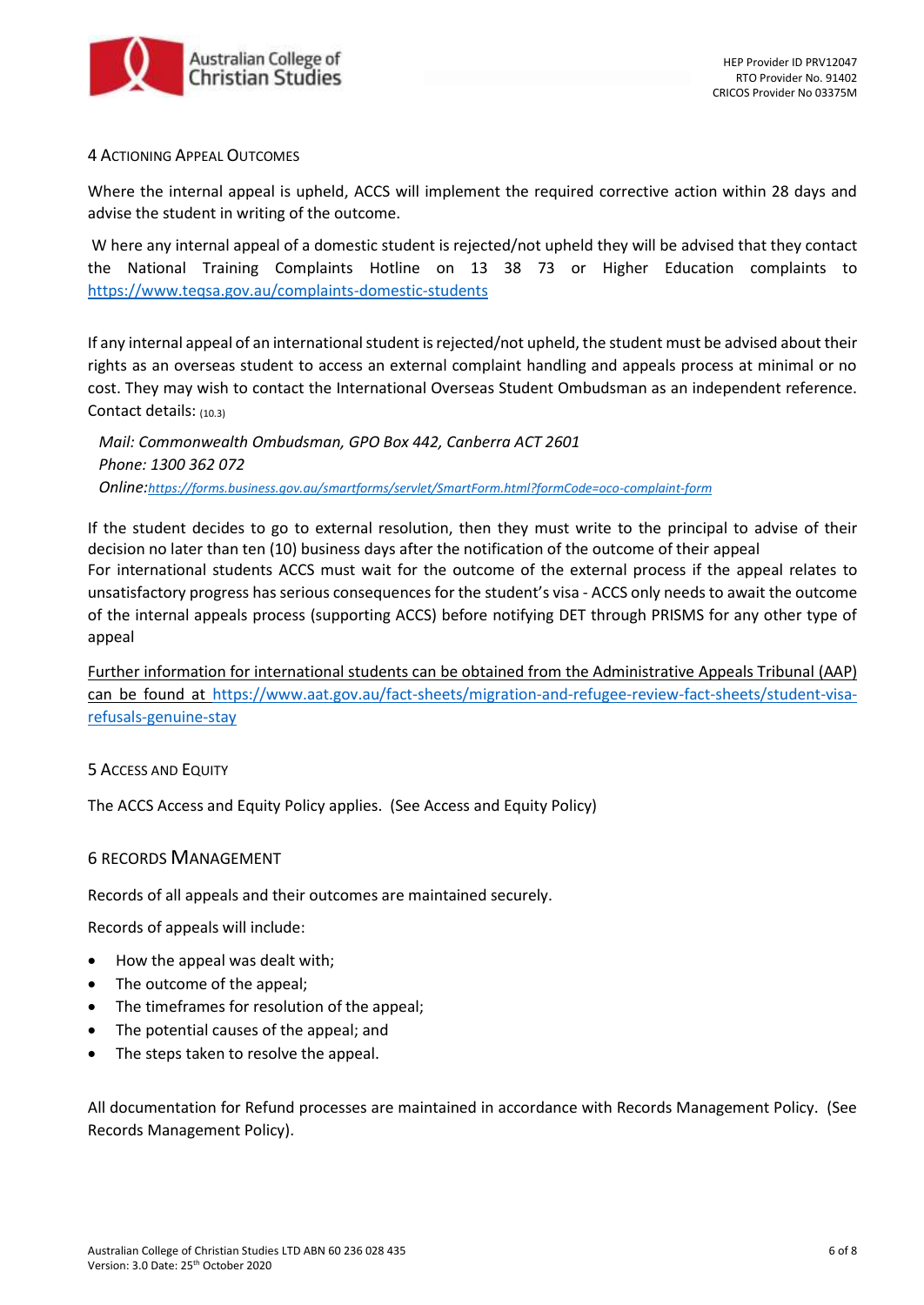

#### **Appeals and Complaints Process Flowchart**